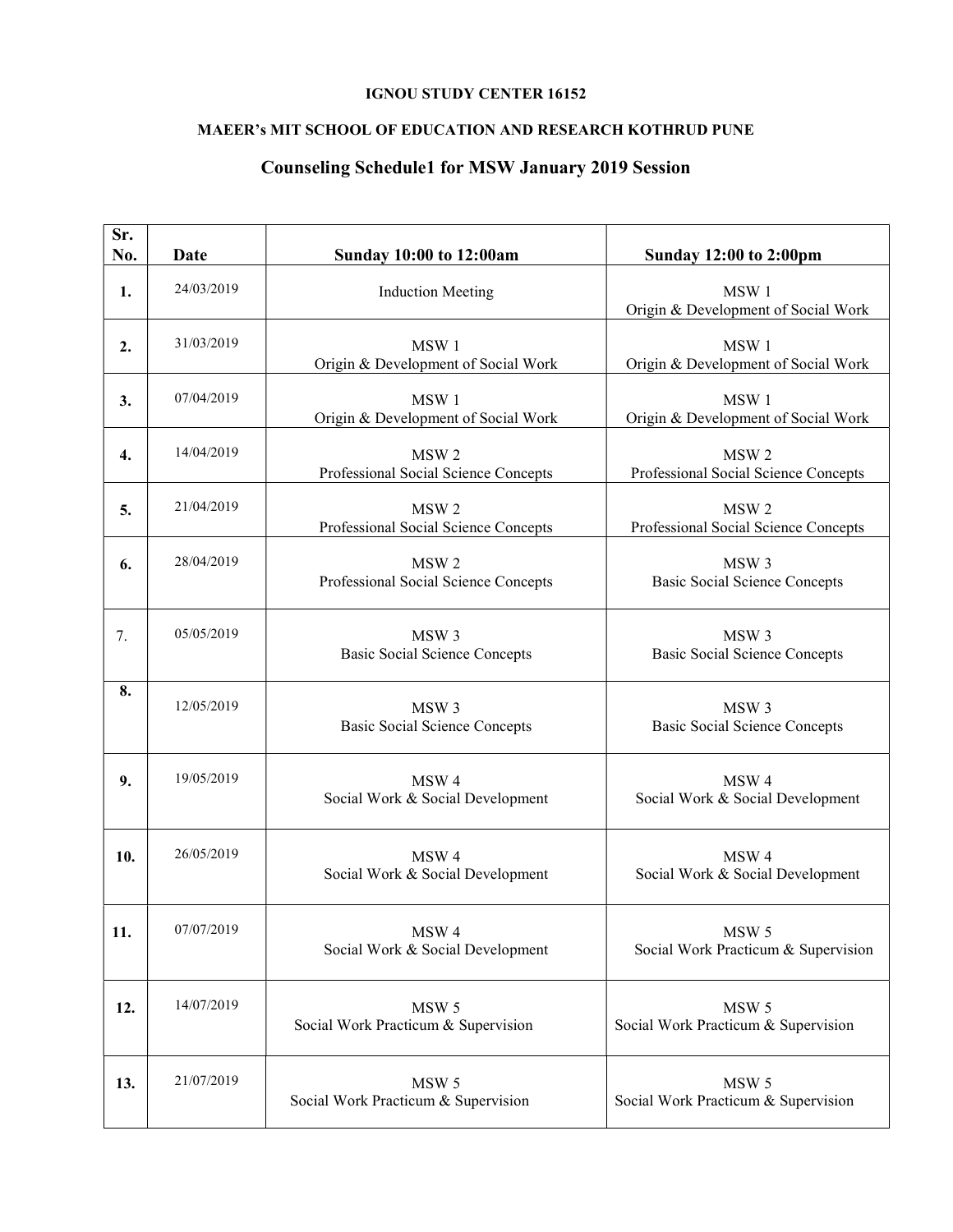| 14. | 28/07/2019 | MSW 6<br>Social Work Research                                                  | MSW 6<br>Social Work Research                                                  |
|-----|------------|--------------------------------------------------------------------------------|--------------------------------------------------------------------------------|
| 15. | 04/08/2019 | MSW 6<br>Social Work Research                                                  | MSW <sub>6</sub><br>Social Work Research                                       |
| 16. | 11/08/2019 | MSW 7<br>Casework and Counseling: Working with<br>Individuals                  | MSW 7<br>Casework and Counseling: Working with<br>Individuals                  |
| 17. | 18/08/2019 | MSW 7<br>Casework and Counseling : Working with<br>Individuals                 | MSW 7<br>Casework and Counseling: Working with<br>Individuals                  |
| 18. | 28/08/2019 | MSW <sub>8</sub><br>Social Group Work: Working with Groups                     | MSW <sub>8</sub><br>Social Group Work : Working with<br>Groups                 |
| 19. | 01/09/2019 | MSW <sub>8</sub><br>Social Group Work: Working with Groups                     | MSW <sub>8</sub><br>Social Group Work : Working with<br>Groups                 |
| 20. | 08/09/2019 | MSW <sub>8</sub><br>Social Group Work: Working with Groups                     | MSW 9<br><b>Community Organization Management</b><br>for Community Development |
| 21. | 15/09/2019 | MSW 9<br>Community Organization Management for<br><b>Community Development</b> | MSW 9<br><b>Community Organization Management</b><br>for Community Development |
| 22. | 22/09/2019 | MSW 9<br>Community Organization Management for<br><b>Community Development</b> | MSWE 1<br>HV/AIDS: Stigma, Discrimination<br>And Prevention                    |
| 23. | 29/09/2019 | MSWE 1<br>HV/AIDS: Stigma, Discrimination<br>And Prevention                    | MSWE 1<br>HV/AIDS: Stigma, Discrimination<br>And Prevention                    |
| 24. | 06/10/2019 | MSWE 1<br>HV/AIDS: Stigma, Discrimination<br>And Prevention                    | MSWE <sub>2</sub><br>Women & Child Development                                 |
| 25. | 13/10/2019 | MSWE <sub>2</sub><br>Women & Child Development                                 | MSWE 2<br>Women & Child Development                                            |